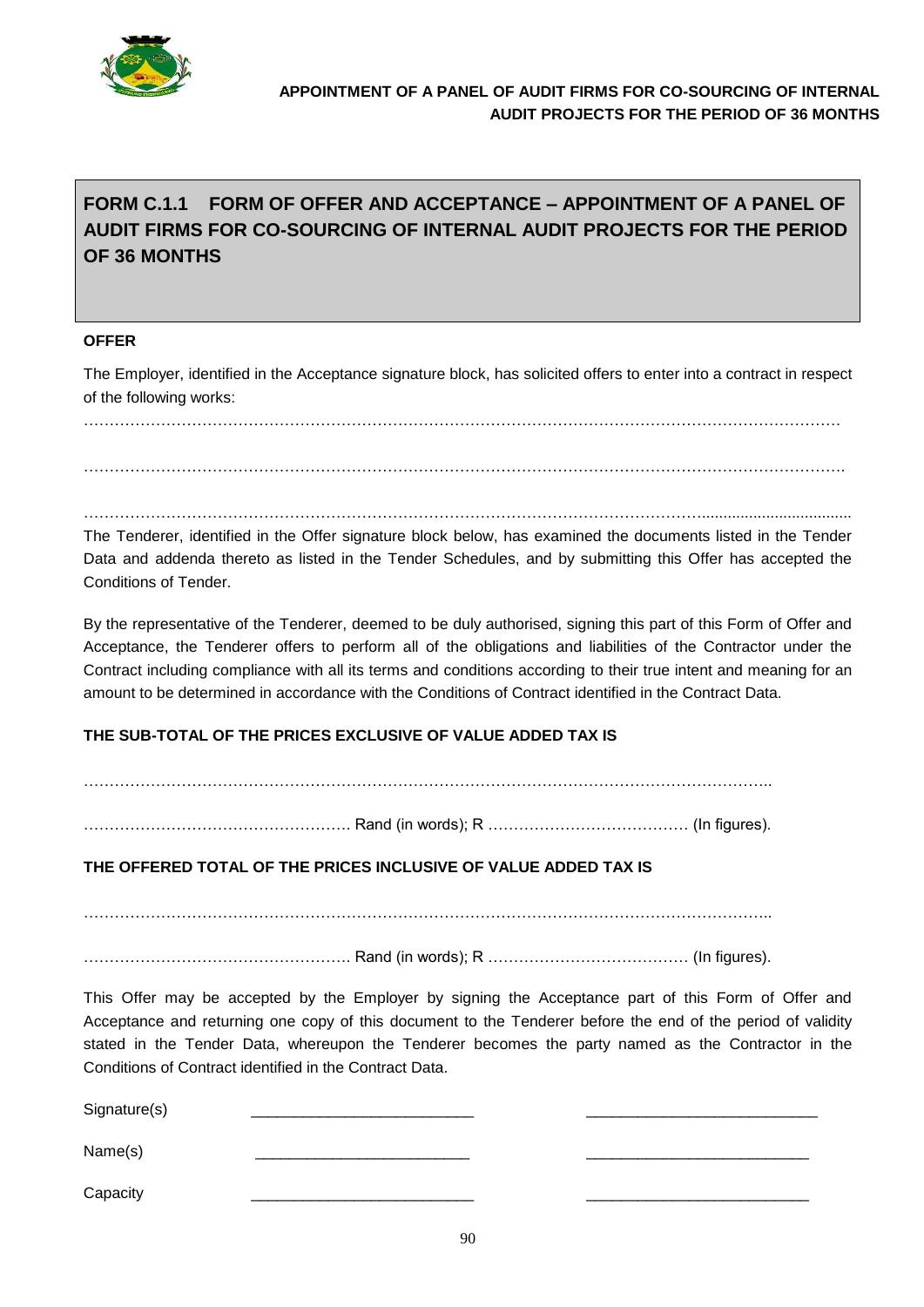

# **APPOINTMENT OF A PANEL OF AUDIT FIRMS FOR CO-SOURCING OF INTERNAL AUDIT PROJECTS FOR THE PERIOD OF 36 MONTHS**

| For the tenderer |                                    |      |
|------------------|------------------------------------|------|
|                  | (Name and address of organisation) |      |
| Name & Signature |                                    |      |
| Of Witness       |                                    |      |
|                  | Name                               | Date |

## **ACCEPTANCE**

By signing this part of this Form of Offer and Acceptance, the Employer identified below accepts the Tenderer's Offer. In consideration thereof, the Employer shall pay the Contractor the amount due in accordance with the Conditions of Contract identified in the Contract Data. Acceptance of the Tenderer's Offer shall form an agreement between the Employer and the Tenderer upon the terms and conditions contained in this Agreement and in the Contract that is the subject of this Agreement.

The terms of the contract are contained in:

- Part 1 Agreements and Contract Data (which includes this Agreement)
- Part 2 Pricing Data
- Part 3 Scope of Work
- Part 4 Additional Documentation

and drawings and documents or parts thereof, which may be incorporated by reference into Parts 1 to 4 above.

Deviations from and amendments to the documents listed in the Tender Data and any addenda thereto listed in the Tender Schedules as well as any changes to the terms of the Offer agreed by the Tenderer and the Employer during this process of offer and acceptance, are contained in the Schedule of Deviations attached to and forming part of this Agreement. No amendments to or deviations from said documents are valid unless contained in this Schedule, which must be duly signed by the authorised representative(s) of both parties.

The Tenderer shall within two weeks after receiving a completed copy of this Agreement, including the Schedule of Deviations (if any), contact the Employer's agent (whose details are given in the Contract Data) to arrange the delivery of any bonds, guarantees, proof of insurance and any other documentation to be provided in terms of the Conditions of Contract identified in the Contract Data at or just after the date this Agreement comes into effect. Failure to fulfil any of these obligations in accordance with those terms shall constitute a repudiation of this Agreement.

Notwithstanding anything contained herein, this Agreement comes into effect on the date when the Tenderer receives one fully completed original copy of this document, including the Schedule of Deviations (if any). Unless the Tenderer (now Contractor) within five days of the date of such receipt notifies the Employer in writing of any reason why he cannot accept the contents of this Agreement, this Agreement shall constitute a binding contract between the parties.

Signature(s) Name(s) \_\_\_\_\_\_\_\_\_\_\_\_\_\_\_\_\_\_\_\_\_\_\_\_\_\_\_ \_\_\_\_\_\_\_\_\_\_\_\_\_\_\_\_\_\_\_\_\_\_\_\_\_\_ Capacity \_\_\_\_\_\_\_\_\_\_\_\_\_\_\_\_\_\_\_\_\_\_\_\_\_\_ \_\_\_\_\_\_\_\_\_\_\_\_\_\_\_\_\_\_\_\_\_\_\_\_\_\_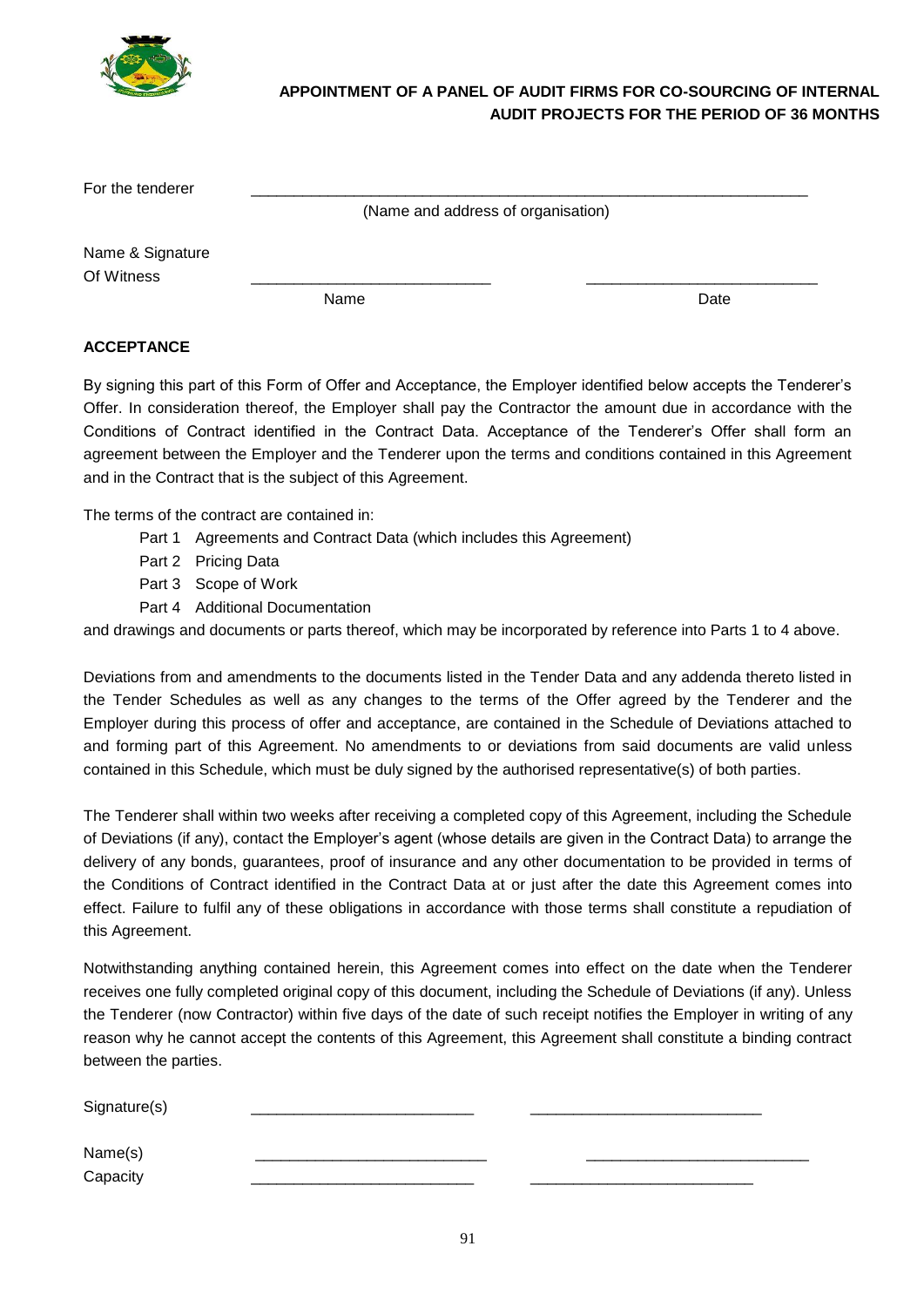

# **APPOINTMENT OF A PANEL OF AUDIT FIRMS FOR CO-SOURCING OF INTERNAL AUDIT PROJECTS FOR THE PERIOD OF 36 MONTHS**

For the tenderer

(Name and address of organisation)

Name & Signature Of Witness \_\_\_\_\_\_\_\_\_\_\_\_\_\_\_\_\_\_\_\_\_\_\_\_\_\_\_\_ \_\_\_\_\_\_\_\_\_\_\_\_\_\_\_\_\_\_\_\_\_\_\_\_\_\_\_

Name Date Date Date

# **SCHEDULE OF DEVIATIONS**

#### **Notes:**

- 1. The extent of deviations from the tender documents issued by the Employer prior to the tender closing date is limited to those permitted in terms of the Conditions of Tender.
- 2. A Tenderer's covering letter shall not be included in the final contract document. Should any matter in such letter, which constitutes a deviation as aforesaid become the subject of agreements reached during the process of Offer and Acceptance, the outcome of such agreement shall be recorded here.
- 3. Any other matter arising from the process of offer and acceptance either as a confirmation, clarification or change to the tender documents and which it is agreed by the Parties becomes an obligation of the contract, shall also be recorded here.
- 4. Any change or addition to the tender documents arising from the above agreements and recorded here, shall also be incorporated into the final draft of the Contract.

| 1                |  |
|------------------|--|
|                  |  |
|                  |  |
| $\mathbf{2}$     |  |
|                  |  |
|                  |  |
| 3                |  |
|                  |  |
|                  |  |
| $\boldsymbol{4}$ |  |
|                  |  |
|                  |  |
| 5                |  |
|                  |  |
|                  |  |
| 6                |  |
|                  |  |